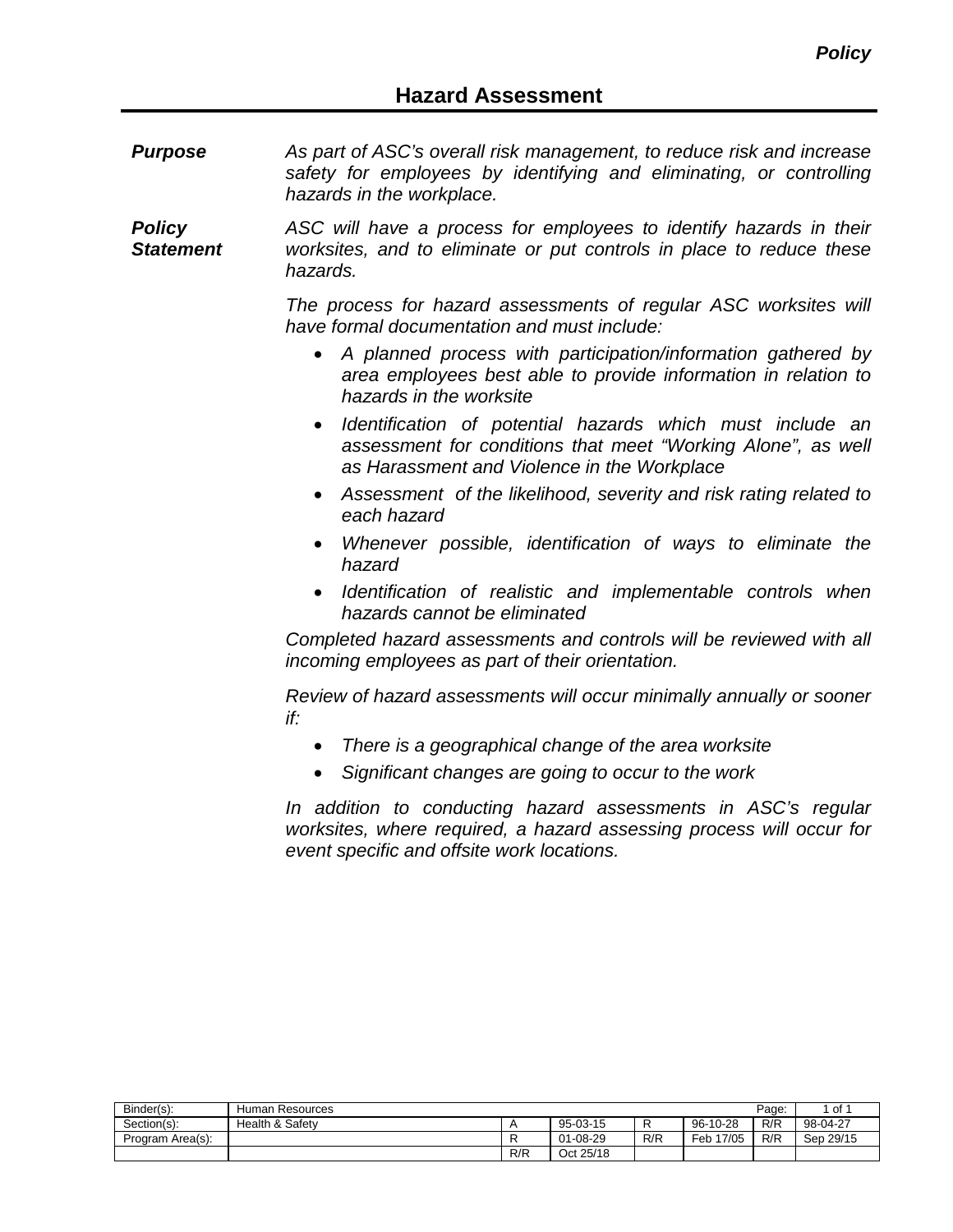## **Regular Worksites**

- 1. An initial hazard assessment will be conducted in all regular area worksites, with the process being facilitated by a designated ASC employee that is deemed competent to do so.
- 2. All completed area hazard assessments will be reviewed by the Executive Director/Designate.
- 3. Completed hazard assessments will be maintained at the worksite and used in conjunction with orientation of all new employees to the worksite. Copies may be maintained in operational files or by the Designate.
- 4. Area Supervisors are responsible for orienting new employees to the applicable hazard assessment for their worksite(s).
- 5. Review processes will be conducted as per the timelines outlined in policy with the process being facilitated by a designated ASC employee deemed competent to do so.
- 6. Any required changes to hazard assessments and controls must be documented, with hazard assessments being kept current.

## **Event Specific and Off Site Work Locations**

- 1. In circumstances where employees may be required to do their work in an offsite unfamiliar environment (e.g. summer camp site, job coaching at a new business, entering a new family home) planning for employee safety must occur.
- 2. Where required, this may include an Offsite Hazard Assessment, which is documented and includes:
	- Description of site/activity
	- Identification of known hazards
	- Measures that can be taken to reduce risks
	- Emergency contact and planning information

| Binder(s):       | n Resources<br>umar . |                   |     |             | Page: | $. \circ f$<br>ے וט   |
|------------------|-----------------------|-------------------|-----|-------------|-------|-----------------------|
| Section(s):      | & Safety<br>Realth &  | . 2005<br>June 2. | R/R | 3/15<br>Sep | R/R   | 4/40<br>Oct<br>17 I C |
| Program Area(s): |                       |                   |     |             |       |                       |